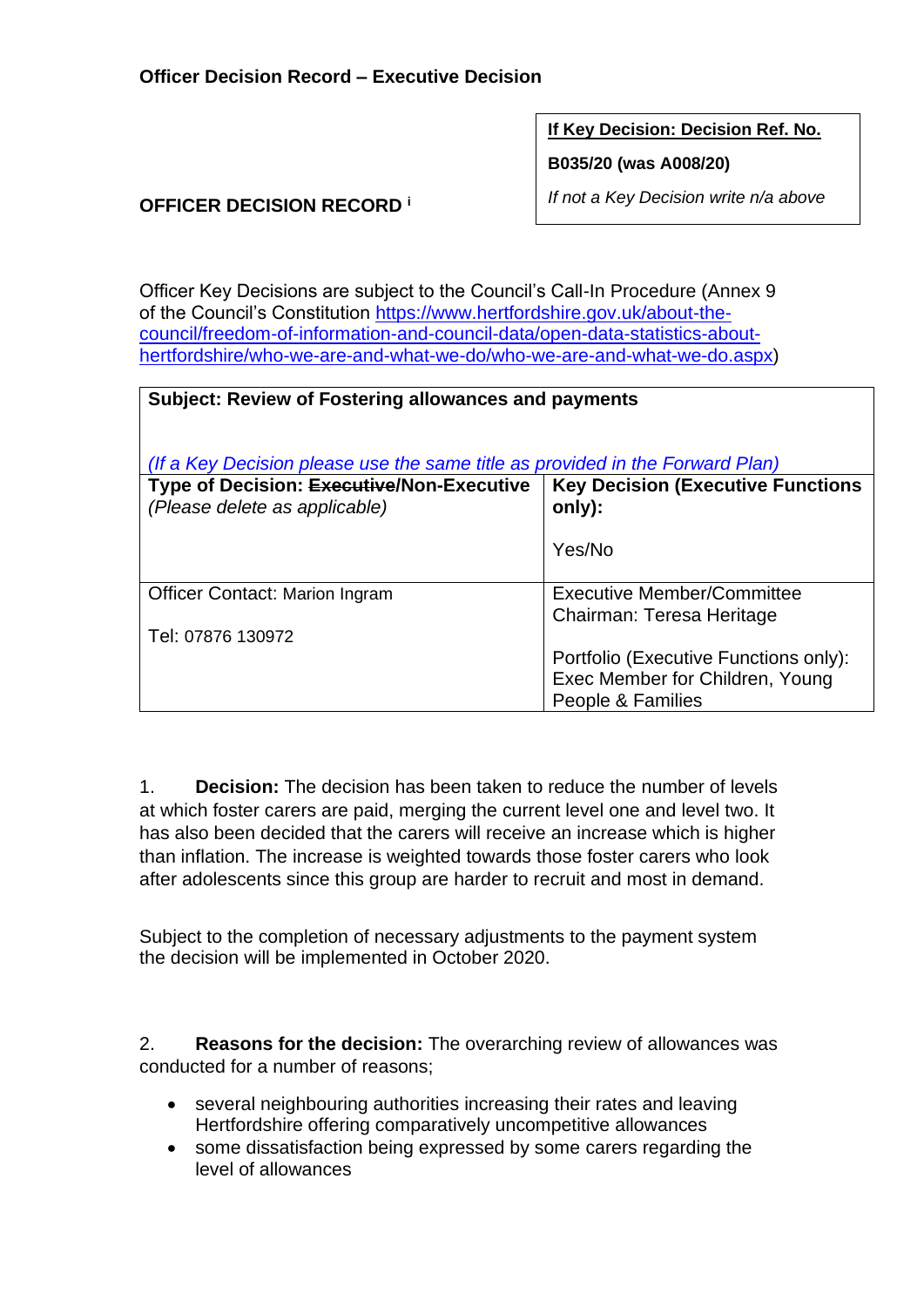- significant recruitment difficulties having been experienced over the last two years resulting in increasing numbers of children needing to be placed with foster carers recruited by independent agencies where quality assurance and placement oversight is significantly reduced.
- Any child placed with a foster carer recruited through an independent agency costs the local authority approximately twice the cost of placing with an HCC foster carer.

The decision to reduce the number of levels was based on an analysis of the needs profile of children placed with level one and level two carers. The needs being met were broadly the same despite the lesser skills payment made to level one carers. This situation has arisen as a consequence of the placement shortage and the overall increased level of need of the children looked after by Hertfordshire.

3. **Alternative options considered and rejected:** Consideration was given to not streamlining or increasing allowances other than by inflation however this was rejected for the reasons described above.

Various permutations of uplift were explored prior to deciding on the proposed levels. The decided upon arrangement will impact most on level one carers and those carers who are looking after teenagers, the two groups most in need of an uplift.

4. **Consultation** *(see Summary of Requirements below)*

**Was any Councillor consulted? Yes** 

**If yes:**

(a) Comments of Executive Member/Committee Chairman *(delete as applicable)*

Teresa Heritage, Executive Member for Children, Young People and Families and Deputy Leader of the Council, and Graham McAndrew, her deputy, were consulted through the Executive Member Briefing process and Teresa has subsequently confirmed her agreement to the proposed streamlining and uplift in allowances.

(b) Comments of other consultees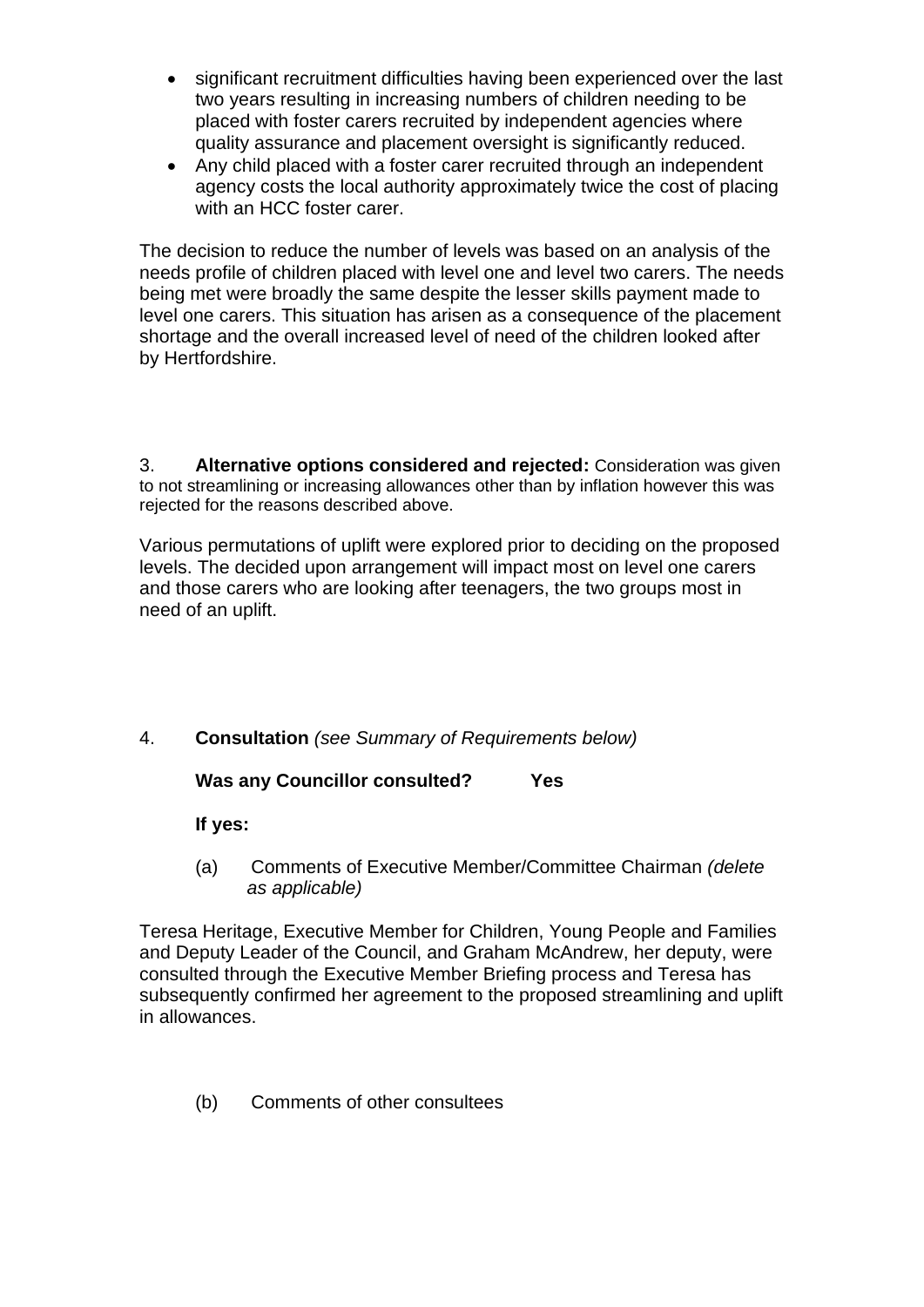## 5. **Any conflict of interest declared by a councillor who has been consulted in relation to the decision**

 *(If a Councillor declares a conflict of interest DO NOT PROCEED without seeking advice from Democratic Services or Legal Services).* 

6. [**Following consultation with the Executive Member/Committee Chairman,] I am proceeding with the proposed decision.** *(delete words in square brackets if no requirement to consult the Executive Member/Committee Chairman)*

Signed: ……… Marion Ingram ………………..

Title: …. Operations Director, Specialist Services…..

Date: ……21.05.2020….

Copies of record to:

- All consultees
- hard & electronic copy (if required to be made available for public inspection) to Democratic Services Manager - Room 213 County Hall.<sup>ii</sup>

| Significance of Proposed Action   Controversial |     | Relevant Councillor(s) to be Consulted   |
|-------------------------------------------------|-----|------------------------------------------|
| Technical/Professional/                         | No. | No need to inform or consult councillors |
| Routine                                         |     |                                          |

## **Summary of Requirements to Inform/Consult Councillors**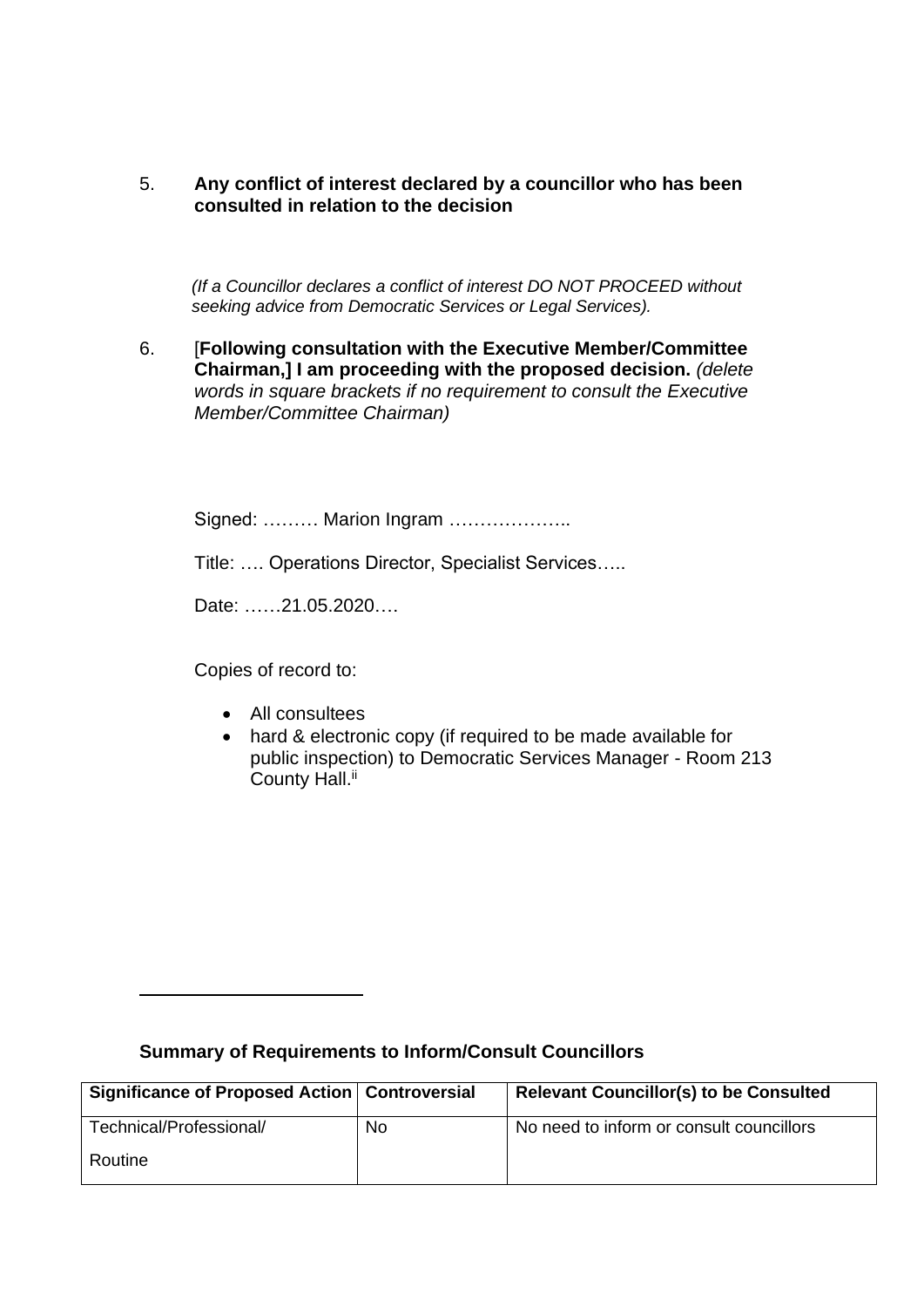| Technical/Professional/ | Yes       | <b>Executive Functions:</b>                                                        |
|-------------------------|-----------|------------------------------------------------------------------------------------|
| Routine                 |           | Consult relevant Lead Executive Member and,<br>where appropriate, Local Councillor |
|                         |           | <b>Non-Executive Functions:</b>                                                    |
|                         |           | Relevant Committee Chairman and, where<br>appropriate, Local Councillor            |
| Local                   | <b>No</b> | <b>Executive Functions:</b>                                                        |
|                         |           | Inform Lead Executive Member and Local<br>Councillor                               |
|                         |           | <b>Non-Executive Functions:</b>                                                    |
|                         |           | <b>Inform Local Councillor</b>                                                     |
|                         |           |                                                                                    |
| Local                   | Yes       | <b>Executive Functions:</b>                                                        |
|                         |           | <b>Consult Lead Executive Member and Local</b><br>Councillor                       |
|                         |           | <b>Non-Executive Functions:</b>                                                    |
|                         |           | <b>Consult Local Councillor</b>                                                    |
|                         |           |                                                                                    |
| General or County-wide  | <b>No</b> | <b>Executive Functions:</b>                                                        |
|                         |           | Consult relevant Lead Executive Member (s)                                         |
|                         |           | <b>Non-Executive Functions:</b>                                                    |
|                         |           | <b>Consult relevant Committee</b>                                                  |
|                         |           | Chairman                                                                           |
|                         |           |                                                                                    |
| General or County-wide  | Yes       | <b>Executive Functions:</b>                                                        |
|                         |           | Consult relevant Lead Executive Member (s)                                         |
|                         |           | and the Leader of the Council                                                      |
|                         |           | <b>Non-Executive Functions:</b>                                                    |
|                         |           | Consult relevant Committee Chairman/Leaders<br>all Political Groups                |
|                         |           |                                                                                    |